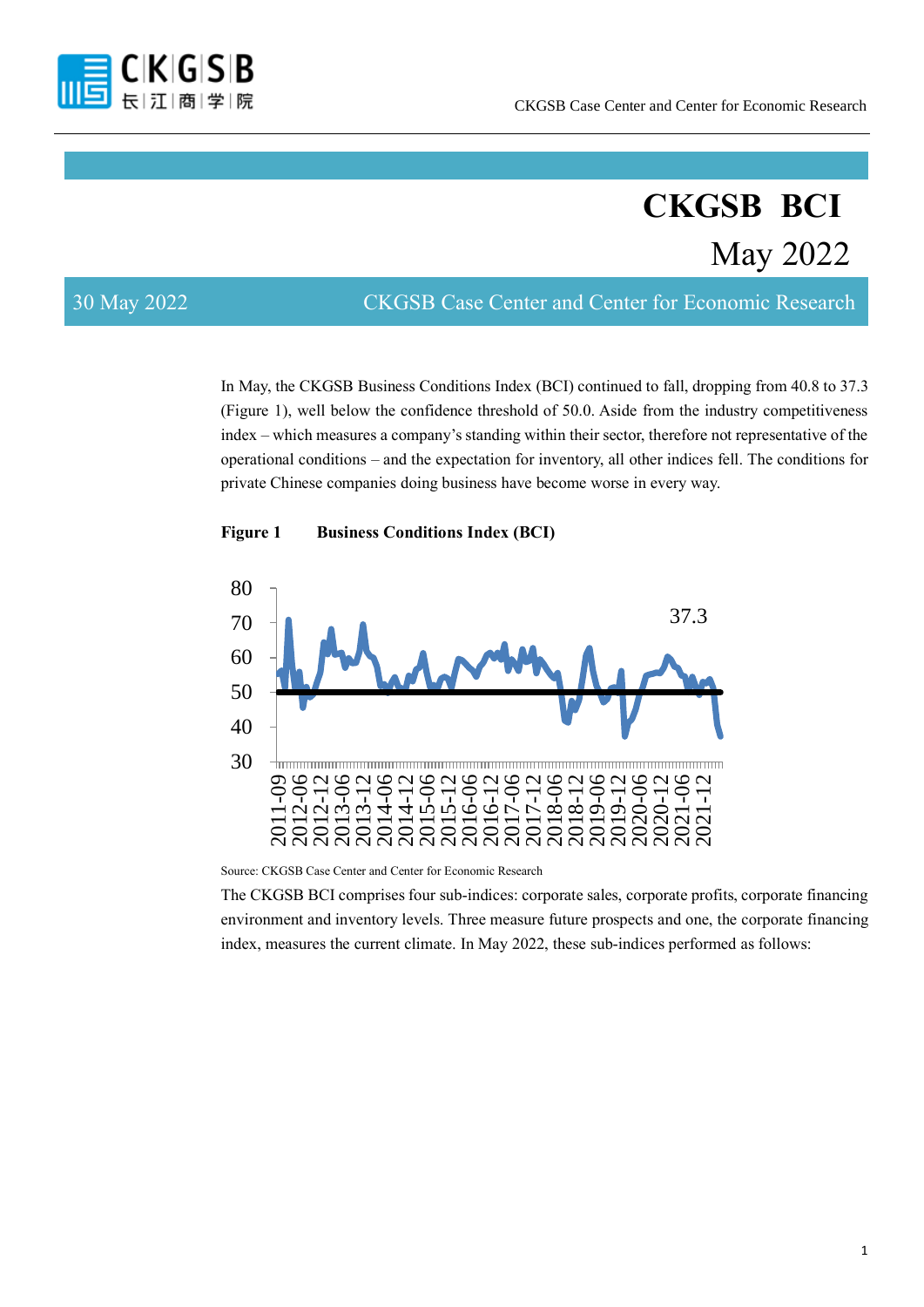



This month, three fell and one rose. The corporate sales index fell again from 47.0 to 38.7 (Figure 2), while the corporate profit index dropped from 35.3 to 27.0 (Figure 3).



Source: CKGSB Case Center and Center for Economic Research Source: CKGSB Case Center and Center for Economic Research

Corporate financing prospects continued to bounce back, with the index down from 41.9 to 40.9 this month (Figure 4). The inventory index rebounded from 40.6 to 44.8 this month (Figure 5). In terms of inventory and finance, the companies in our sample have had a persistently negative outlook ever since our survey began in 2012, and this month is no exception.

Aside from the main BCI, we also forecast costs, prices, investment and recruitment demand over the next six months. We begin with costs: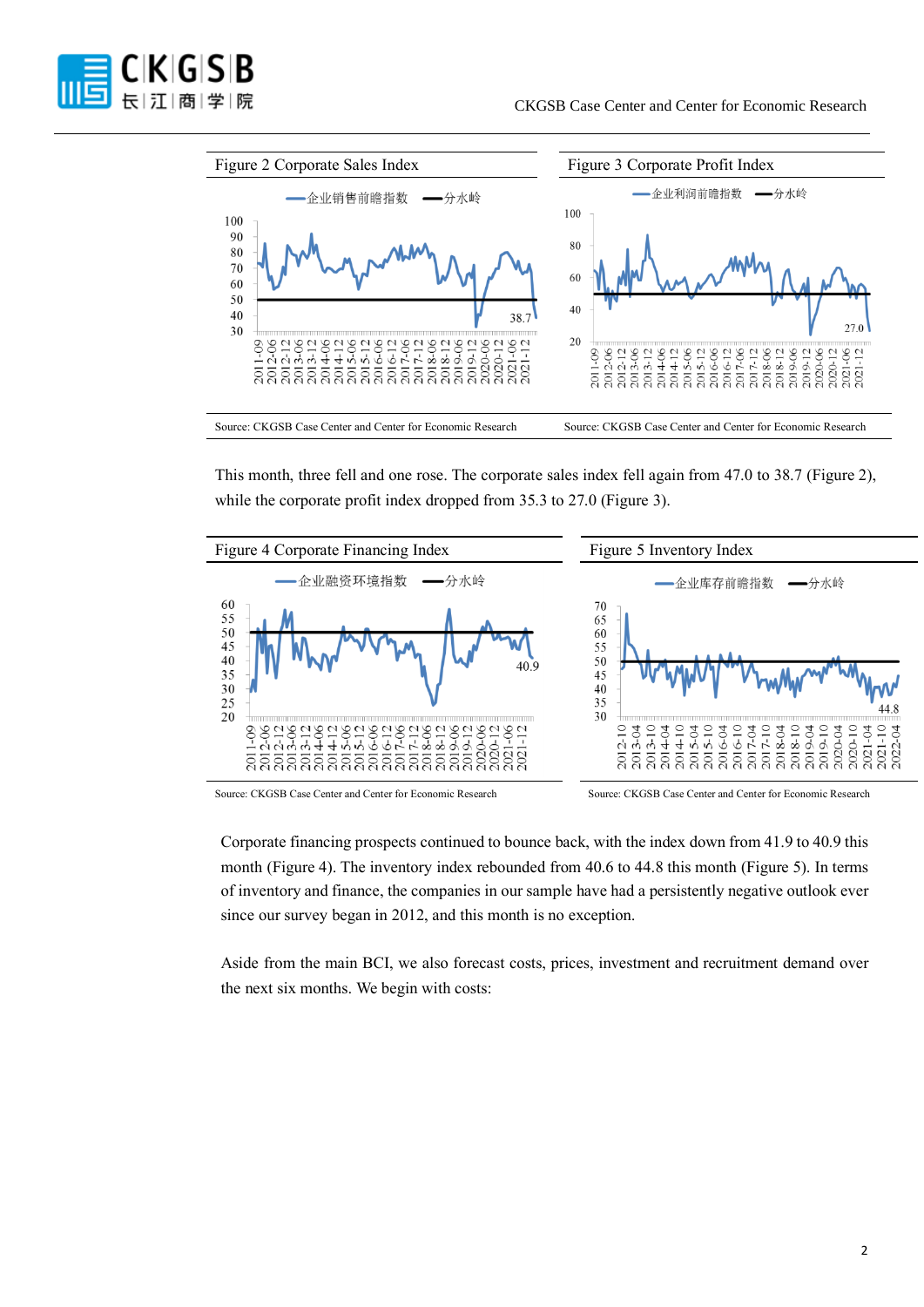



The CKGSB BCI labor cost forecast fell from 76.6 to 70.6. The overall costs forecast fell from 82.9 to 77.2. See Figures 6 and 7 for more.

Turning to prices, the consumer price forecast fell this month, from 50.0 to 44.2 (Figure 8) while the producer price index dropped considerably from 51.0 to 39.1 (Figure 9).



We now turn to investment and recruitment. These indices have been consistently at the more confident end of the scale since the BCI began. In recent months, both have trended downwards, especially recruitment. Both indices fell this month, with confidence in investment prospects dropping from 55.7 to 48.6 (Figure 10), and the recruitment score to 48.3 from 56.7 last month (Figure 11).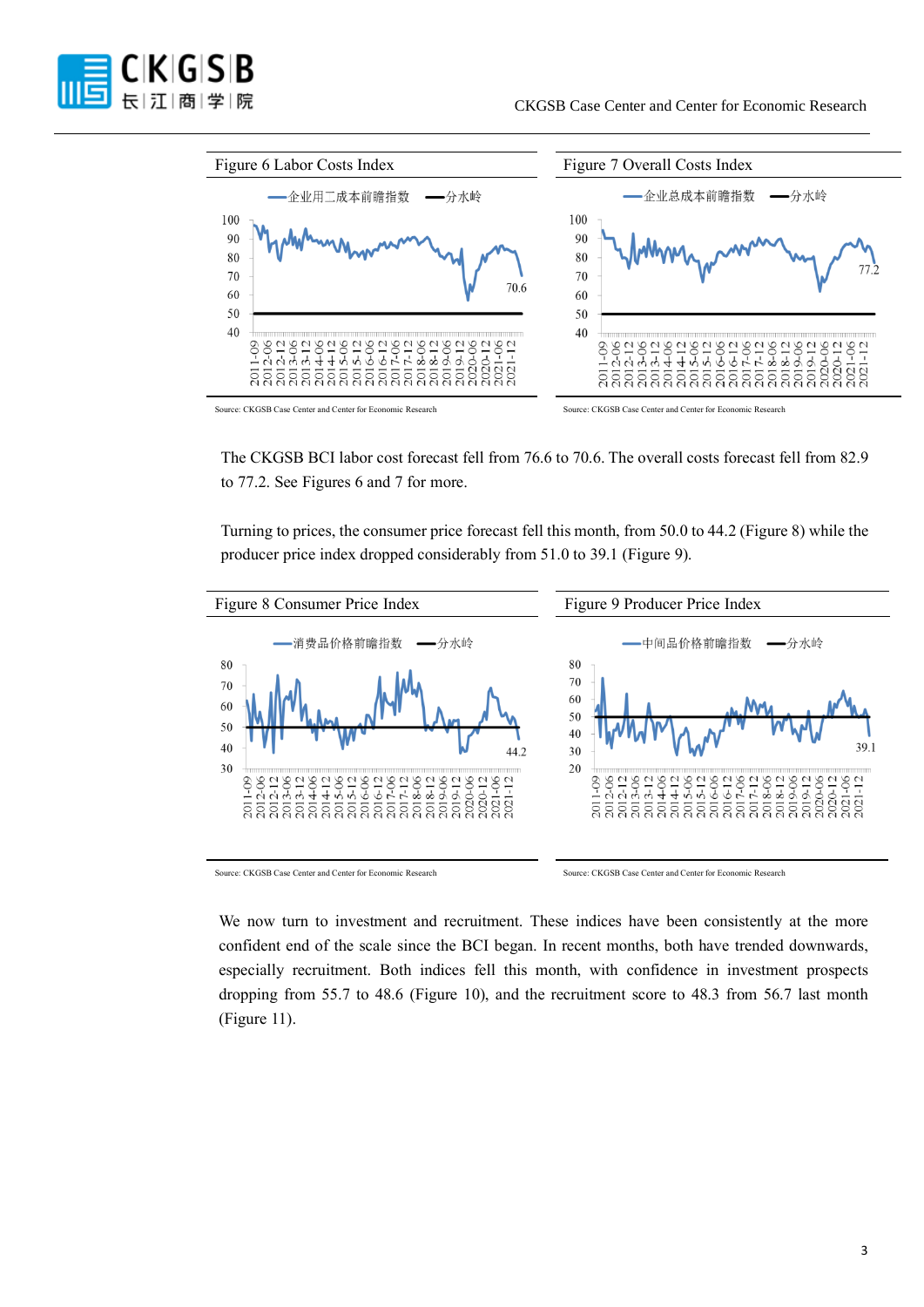



Finally, we include an index recording our sample's relative strength in the marketplace. Figure 12 shows surveyed companies' self-reported competitiveness compared with peers. As our sample mostly comprises of excellent private firms headed by CKGSB alumni, their competitiveness is higher than average (50 points) in their respective cohorts. This suggests that Chinese industry as a whole is facing a harder time than the BCI sample.

Figure 12 Industry Competitiveness



Source: CKGSB Case Center and Center for Economic Research

# **CKGSB BCI Introduction**

In June 2011, the CKGSB Case Center and the Center for Economic Research initiated a project to gauge the business sentiment of executives regarding the macro-economic environment in China – calling it a business conditions index.

Under the direction of Professor Li Wei, the two research centers designed and tested the BCI survey in July 2011. In September 2011, the first survey was carried out. 124 surveys have now been completed between May 2012 and April 2022 and 120 reports published (There were three months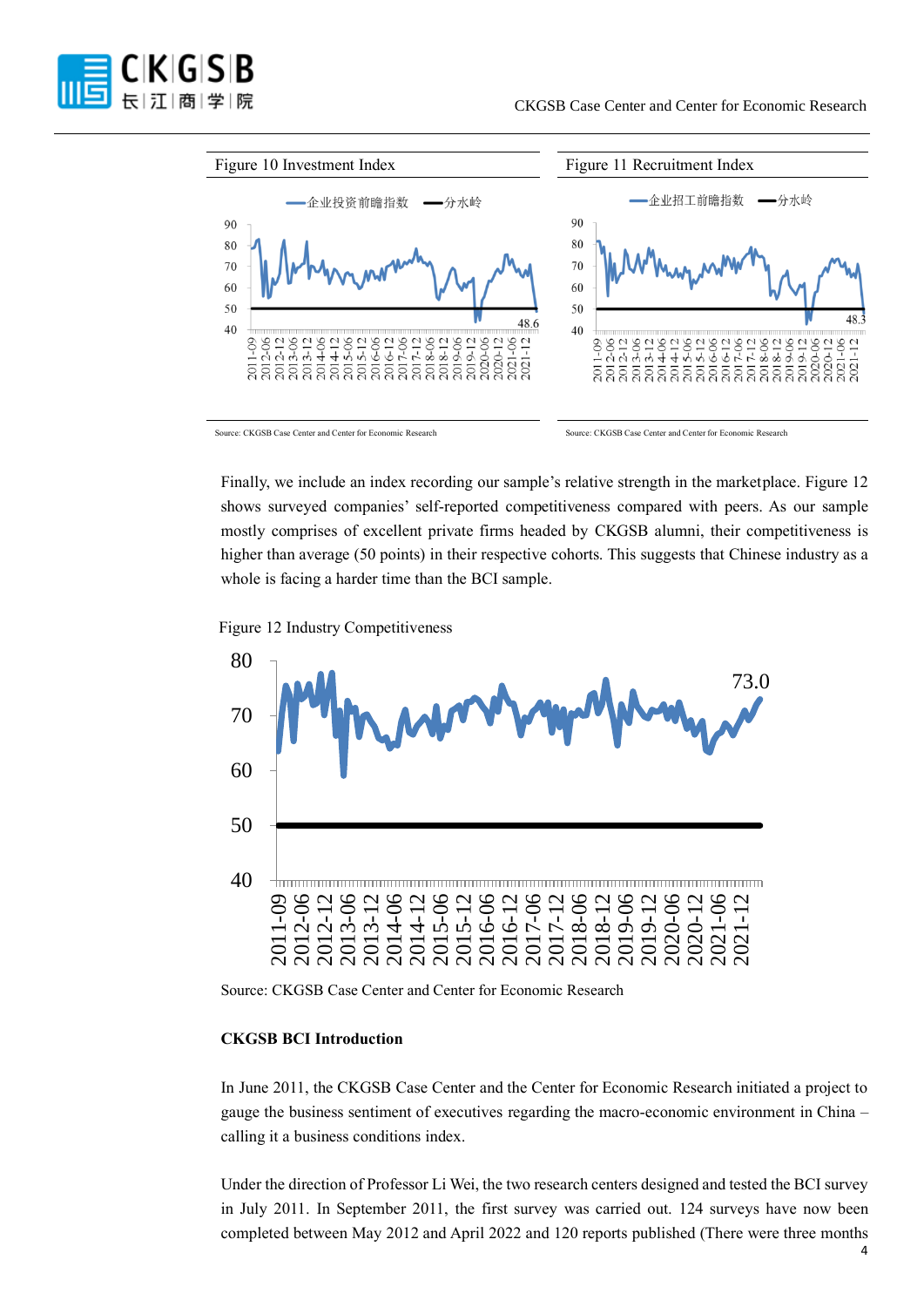

at the beginning for which no report was issued).

# **Explanation of the Index**

The CKGSB Business Conditions Index (CKBCI) is a set of forward-looking diffusion indicators. The index takes 50 as its threshold, so a value above 50 means that the variable that the index measures is expected to increase, while a value below 50 means that the variable is expected to fall. The CKGSB BCI uses the same methodology as the PMI index.

The survey asks senior executives of companies whether their main products are for consumers or non-consumers, and then asks how they think product prices will change in the next six months. Based on survey responses, we have been able to report expectant changes in consumer and producer prices.

We ask companies for information pertaining to their relative competitive positions in their respective industries. Based on survey responses, we compute a competitiveness index for our sample. The higher the competitiveness index, the more competitive our sample firms are in their respective industries.

# **Method of Calculation**

During each survey, respondents are asked to indicate whether certain aspects of their business (e.g., sales) are expected to increase, remain unchanged, or decrease over the forthcoming six months as compared to the same time period last year. The diffusion index is calculated by summing the percentage of "increase" responses and half of the "remain unchanged" responses.

Of all the indices measured for the CKGSB BCI, the overall business conditions index is an aggregate index, which has been calculated, since December 2012, by averaging its four constituent indices of sales, profit, financing environment and inventory. The aggregate BCI index before December 2012 used a different composition of constituent indices, and is therefore not directly comparable to the current BCI index.

### **About Cheung Kong Graduate School of Business**

#### *Education for a New Era of Global Business*

Established in Beijing in November 2002 with generous support from the Li Ka Shing Foundation, CKGSB is China's leading non-profit, independent educational institution. The school offers innovative English MBA, Chinese MBA, Executive MBA and Executive Education programs. In addition to its campus in the center of Beijing, it has teaching sites in Shanghai and Shenzhen and representative offices in Hong Kong, London and New York.

#### *Thought Leaders on Business in China*

CKGSB faculty, through their on-the-ground research and close relationships with leading domestic executives, provide global thought leadership on both the theory and the practical reality of real-life business in China. They consistently generate important insights into areas that are poorly